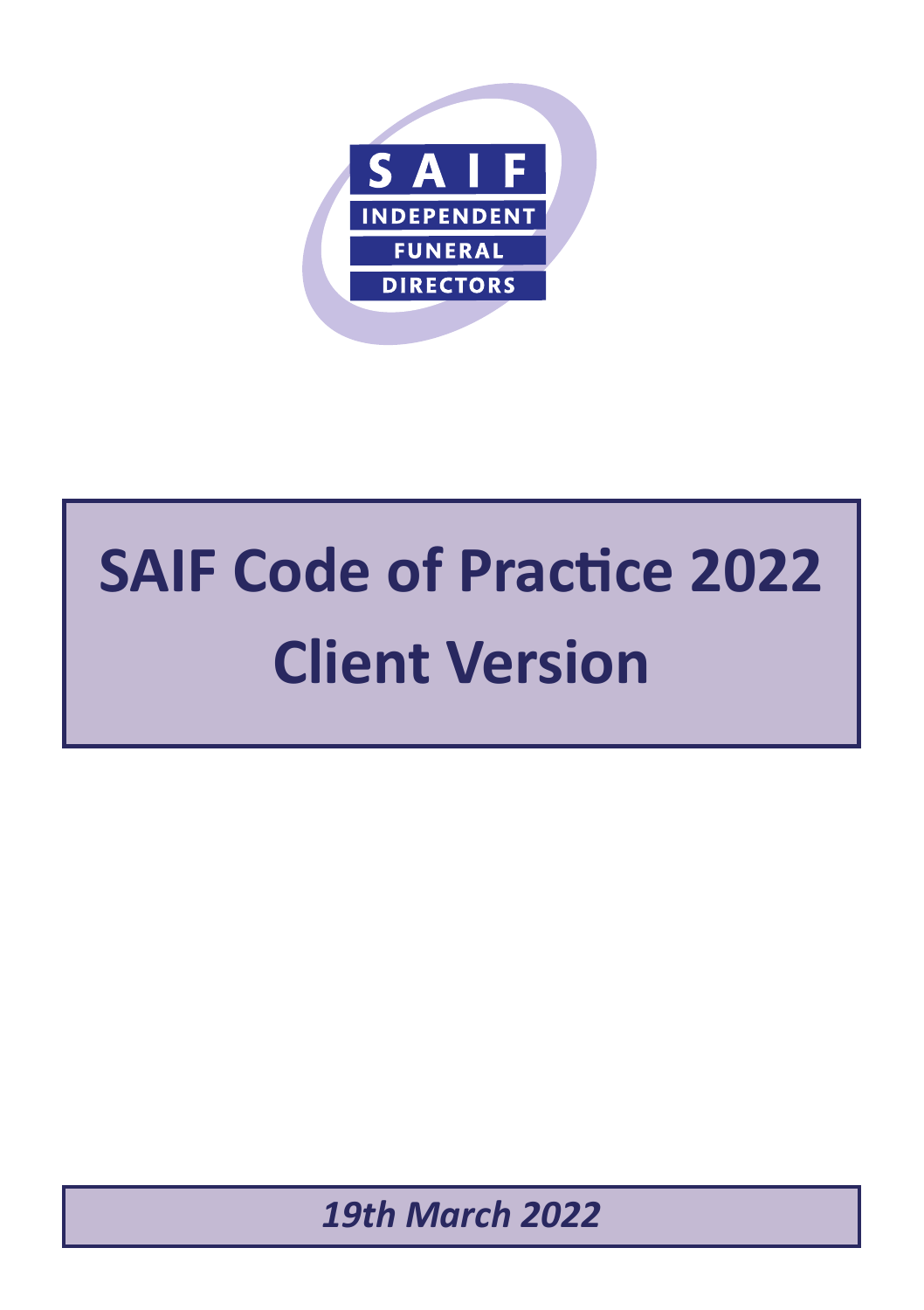# **SAIF Draft Code of Practice - Abridged 19th March 2022**

The National Society of Allied and Independent Funeral Directors (SAIF) Code of Practice has been developed to encourage and assist those providing funeral services to deliver the highest standards of service and act in the best interests of bereaved families. It will also help bereaved families when choosing a funeral director to understand the minimum standards they should expect.

It is not a statutory code but does incorporate the requirements of the Scottish Government draft Code of Practice soon to become statutory and will apply to all funeral directors in Scotland. It also requires full compliance with the Competition and Markets Authority (CMA)'s Funerals Market Investigation Order 2021, made on the 16th June 2021.

#### **To whom does the Code apply?**

A 'Funeral Director' means a person whose business consists of, or includes the arrangement and conducting of, funerals for and on behalf of customer(s). (CMA Order June 2021).

A person whose business consists of, or includes the arrangement and conducting of funerals as set out at section 31 of the Certification of Death (Scotland) Act 2011 (Scottish Government draft Code of Practice).

It applies to all funeral directors as defined above who are members of SAIF and it is our expectation that other funeral directors will recognise its value and adopt the requirements as a positive step towards ensuring a quality level of service to all bereaved families throughout the UK.

In compliance with this code, funeral directors must have in place robust systems to ensure adherence to the strict rules. Risks to compliance should be identified through a system of monitoring and appropriate action should be taken to ensure full compliance.

All staff should be appropriately trained in their areas of responsibility and records of training must be maintained.

#### **How does the Code work?**

The Code is made up of strict rules, which funeral directors must follow, and suggestive procedures that, if adopted, may meet the service outcomes expected by their customers. The suggested good practice procedures are there as a guide and can be altered or substituted to reflect the needs of the customer and the facilities and services provided by the funeral director.

The Code is organised into the following sections and each section has at least one expected outcome. To meet the outcome the funeral director must comply with the strict rules and consider adopting the suggested good practice procedures.

- 1. Compliance with government legislation.
- 2. General conduct of a funeral director and suitability of staff.
- 3. Engagement of a funeral director and transfer of the deceased.
- 4. Engagement with the bereaved and planning of the funeral service.
- 5. Funeral director's premises and care of the deceased.
- 6. Delivery of the funeral.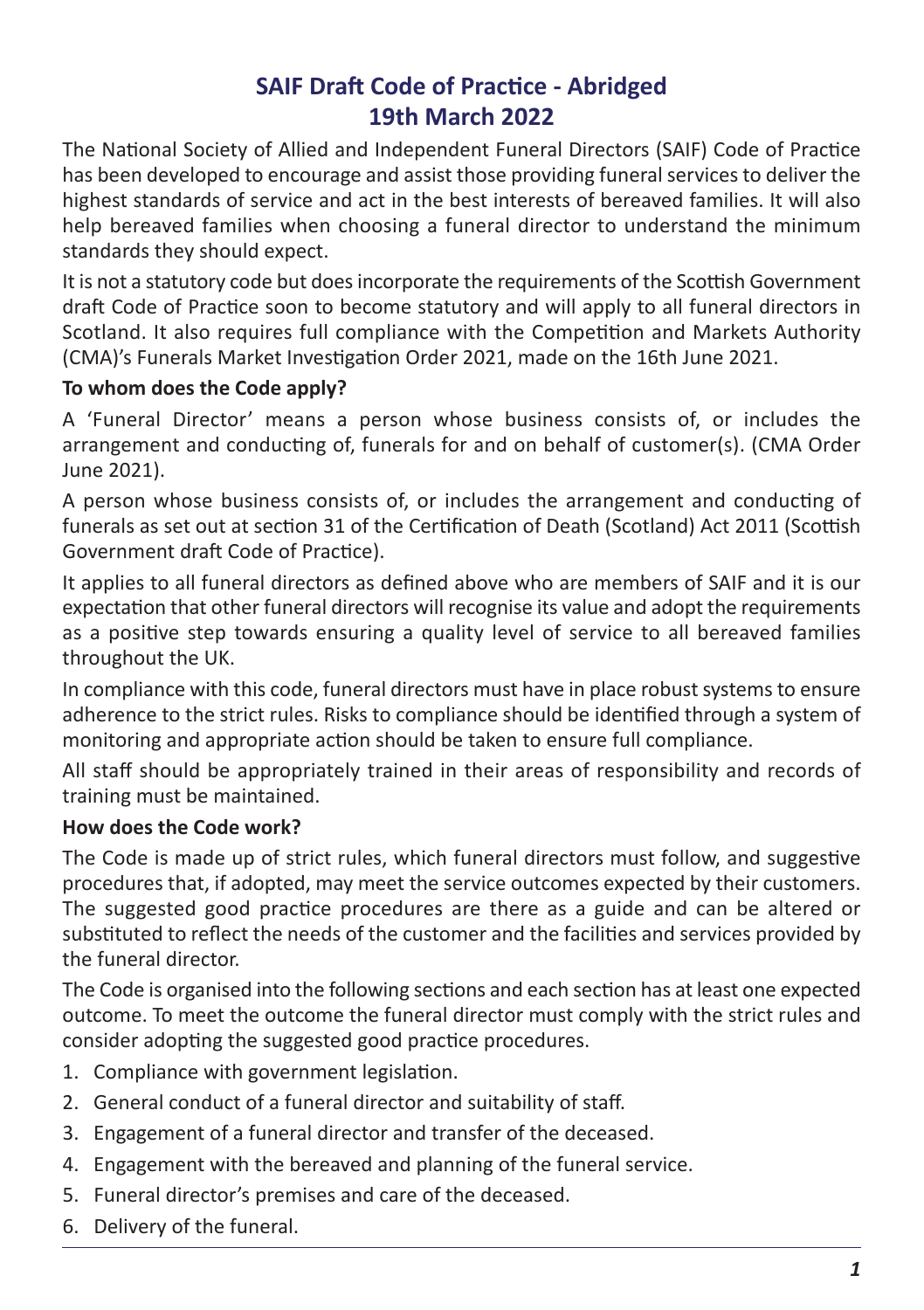- 7. Complaints.
- 8. Business continuity and managing risks.

For the full code please contact the Funeral Director or visit the SAIF Business Centre's website https://saif.org.uk/

**1. COMPLIANCE WITH STATUTORY GOVERNMENT LEGISLATION**

# **Outcome**

#### **A funeral director will have a good understanding of all legislation relating to the funeral sector and the operation and management of a business in the UK. All such legislation will be complied with.**

# *Strict rules*

- 1.1 All funeral directors must fully comply with the CMA Funerals Market Investigation Order 2021.
- 1.2 All funeral directors carrying out the activities of a funeral director in Scotland, regardless of where they are based, must fully comply with any Code of Practice or future regulation issued by the Scottish Parliament.
- 1.3 All funeral directors must fully comply with any future funeral legislation issued by a Parliament of the UK.
- 1.4 All funeral directors must comply with the Equalities Act 2010.
- 1.5 All funeral directors must comply with all health and safety legislation, be registered for the General Data Protection Regulations(GDPR) and all other legislation relating to the operation of a funeral business.
- 1.6 For any services arranged in a customer's home, the funeral director must allow a 14-day cooling off period in compliance with the Consumer Contracts(Information, Cancellations and Additional Changes) Regulation 2013. If the customer wishes to commence within the 14 days, a waiver must be signed.
- 1.7 All funeral directors must cooperate fully with any future government or industry regulators. They must inform them of any changes to their business and comply with any written orders or requirements made by them.

# **2. GENERAL CONDUCT OF A FUNERAL DIRECTOR AND SUITABILITY OF STAFF Outcome**

**Staff will be competent in all aspects of funeral work and the management of the business relevant to their role and responsibility. They should be able to demonstrate good people skills and operate the business in a legal and ethical way.**

# *Strict rules*

- 2.1 Owners, directors and staff must be professional, respectful and diligent and appropriate staff must be experienced in the laws and procedures pertaining to the burial, cremation, transportation, all other legal methods for the disposal of the dead and all other associated services (e.g., embalming) offered to the public.
- 2.2 Funeral directors and staff must conduct themselves in a totally professional manner, and behave sensitively, with courtesy and complete dignity at all times. This includes complying with SAIF's social media policy for members (which can be found on the SAIF website).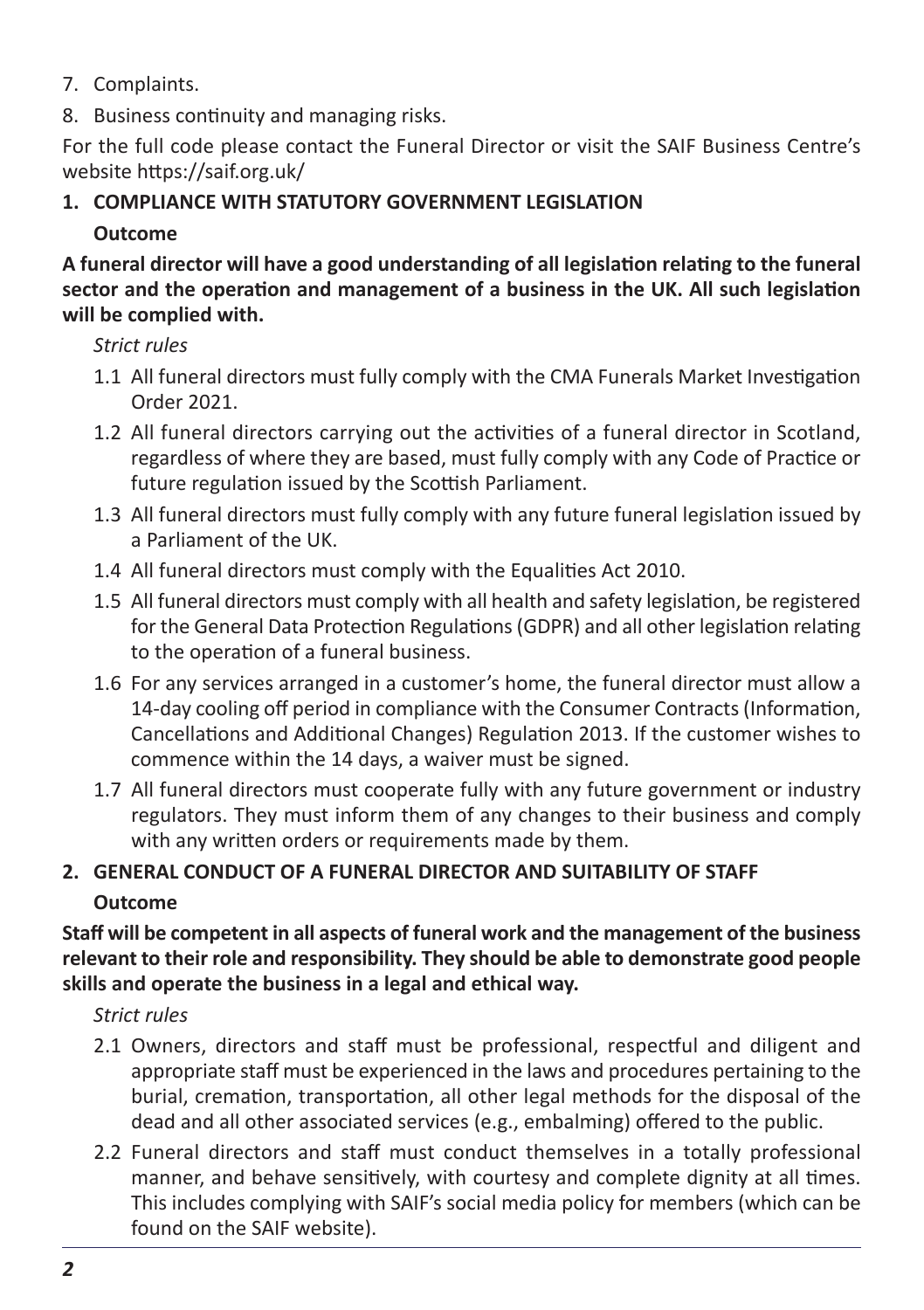- 2.3 A funeral director must act in the best interests of each customer by treating them with respect and consideration for their loss and at all times ensure the confidentiality of information obtained in relation to the customer.
- 2.4 A funeral director must not solicit or offer any inducement for instructions for funeral service or any associated services. Any donations or charitable works must be recorded as required by the CMA Funerals Market Investigation Order 2021.
- 2.5 A funeral director must display in a clear and prominent manner at each of its premises and on any websites or online channels the ultimate owner of the business.
- 2.6 All advertising should conform to the recognised British Codes of Practice, as set out by: The Advertising Standards Agency, The Committee of Advertising Practice, and the Office of Communications (Ofcom).
- **3. ENGAGEMENT OF A FUNERAL DIRECTOR AND TRANSFER OF THE DECEASED Outcome**

**Sufficient information is recorded to identify the client or person giving instruction and the deceased prior to attending a location. Equipment is required to be adequate and in good order to perform the transfer. Staff will at all times behave in a respectful and dignified way towards those present.**

#### *Strict rules*

- 3.1 A funeral director at first contact must, whenever practicable, obtain and record the following minimum information:
	- 3.1.1 The full name, address and telephone number of the person making contact with the funeral director and their relationship to the deceased.
	- 3.1.2 Confirmation that the death has been confirmed by a medical professional.
	- 3.1.3 The full name and address of the deceased.
	- 3.1.4 The date of birth and age of the deceased, if known.
	- 3.1.5 The current location and address of the deceased, if different to the above address.

#### *Transfer of the deceased into the funeral director's care*

- 3.2 In the event that the funeral director has been contacted by someone other than the customer, the funeral director must make all reasonable enquiries to establish the identity and location of the customer at thisstage, and to establish contact with the customer as soon as reasonably possible.
- 3.3 Before transferring the deceased into their care, a funeral director must ensure that:
	- 3.3.1 The equipment to be used is suitable, sufficient, and well maintained.
	- 3.3.2 The staff involved in the transfer of the deceased are trained to do so.
	- 3.3.3 The vehicle used to transfer the deceased must be specifically for that purpose, clean and well maintained.
	- 3.3.4 The deceased is treated with care and dignity.
	- 3.3.5 Consideration is given to any bereaved or other persons present.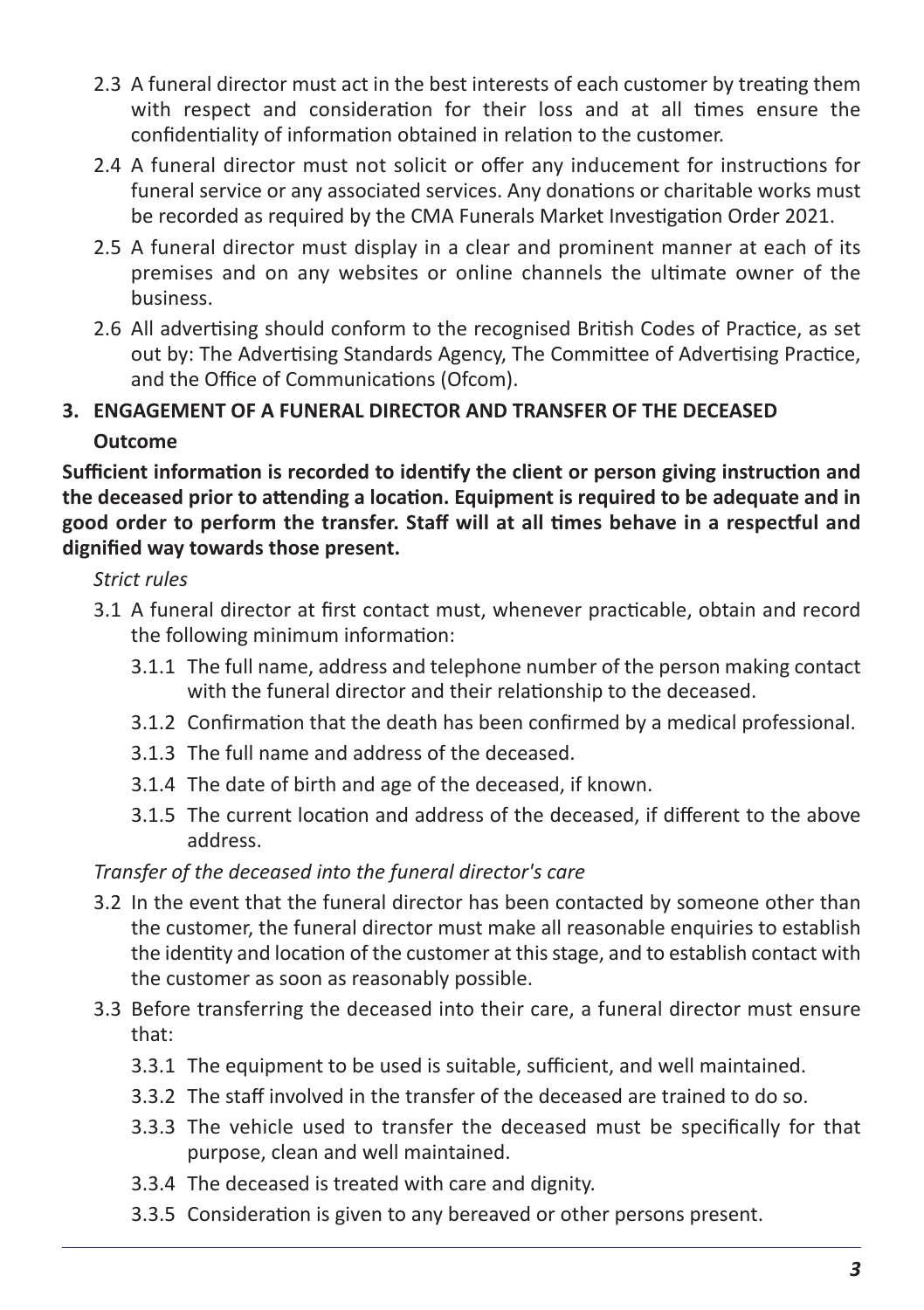- 3.3.6 Confirm the identity of the deceased.
- 3.3.7 Securely attach to the deceased a completed identity tag (e.g., to the wrist).

# **4. ENGAGEMENT WITH THE BEREAVED AND PLANNING OF THE FUNERAL SERVICE**

#### **Outcome**

**The customer is made fully aware of their right to organise the funeral and is informed of all products, options, and full costs prior to entering any agreement for services. The customer should also be aware of the funeral director's terms and conditions regarding payment and any monies that must be paid in advance of the funeral.**

**The funeral director will ensure the customer is made aware of the law concerning who has the right to arrange a funeral. It is then for the customer to determine whether they have the legal right to instruct such arrangements.**

#### *Strict rules*

- 4.1 A funeral director must display the Standardised Price List and other information as defined by the CMA in a clear and prominent position in any window and within their premises and on any website or any online channels in a way required by the CMA in the Funerals Market Investigation Order 2021.
- 4.2 A funeral director must make available copies of all their price lists to take away on request from a member of the public.
- 4.3 A funeral director should test the plausibility that their customer is entitled to arrange the funeral, notwithstanding, the person arranging the funeral needs to be sure they are complying with legislation, that they have the legal right to arrange the funeral.
	- 4.3.1 in Scotland the customer must be advised of the next of kin hierarchy as set out in the Burial and Cremation (Scotland) Act 2016 (section 65 for adults, section 66 for children). It is then for the customer or individual to determine whether they have the legal right to apply for the burial or cremation.
	- 4.3.2 In England, Wales and Northern Ireland, the deceased's personal representatives (being the executors of their will, or the administrators of their estate under the intestacy rules) have the right to determine how and where a body should be disposed of – even if other members of the family object.

If a person dies leaving a valid will, then the executors of that will have the right to deal with the body. The executor(s)' powers derive from the will itself and not the grant of probate, meaning that the executor(s) can deal with the funeral arrangements even if they have not yet obtained a grant of probate.

If there is more than one executor and they disagree as to how the body should be dealt with, then none of them take precedence over the other(s). If an agreement cannot be reached, then an application can be made to court so that a judge can decide. It is recommended that in situations such as these, the executors seek independent legal advice.

It should also be noted that if the deceased left instructions in their will as to how their body should be disposed of, this is usually considered an expression of wishes and is not legally binding on the executors, although they should take these wishes into account.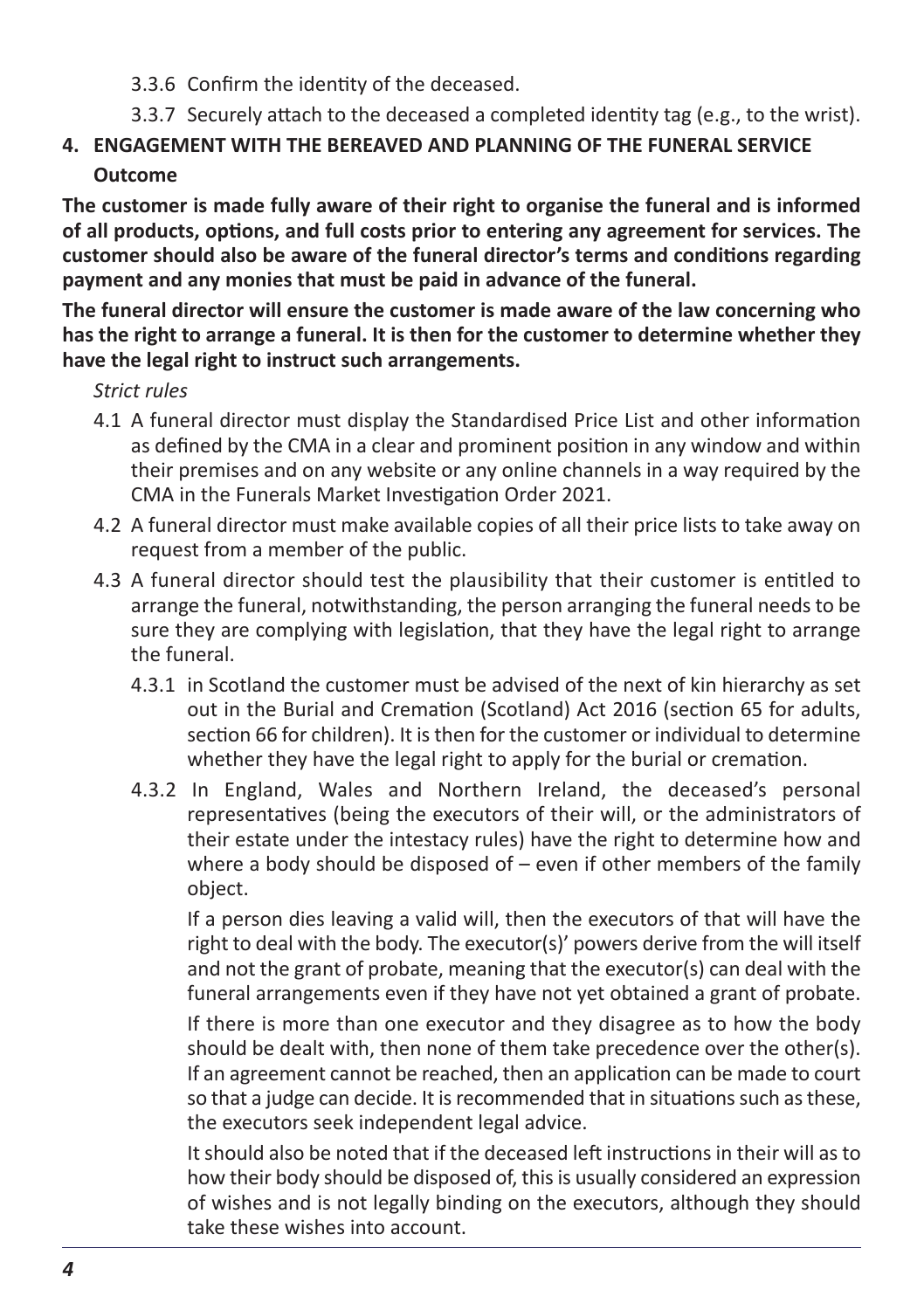If a person dies without a will then the person entitled to deal with the body is either the person appointed as the administrator on the grant of letters of administration, or if no administrator has yet been appointed, then the person(s) with the highest right to take out a grant of letters of administration in accordance with Section 46 of the Administration of Estates Act 1925 and rule 22.1 of the Non-Contentious Probate Rules 1987. If there is more than one person with the highest right, then they are all equally entitled to deal with the body. As above, if an agreement cannot be reached then an application can be made to court so that a Judge can decide. It is recommended that in situations such as these, that the parties seek independent legal advice.

If the deceased had no living relatives, then the householder in which the deceased died and/or the person with actual possession of the body has the right to dispose of it (usually a hospital or coroner). Otherwise in the absence of the above, Section 46 of the Public Health (Control of Disease) 1984 provides that it shall be the duty of the local authority.

- 4.4 To enable the customer to make an informed decision about the goods and services they would like, before the customer makes a decision the funeral director must:
	- 4.4.1 Establish if the deceased had left any funeral instructions.
	- 4.4.2 Establish if the deceased had pre-paid for their funeral.
	- 4.4.3 Ask the family what funeral wishes they may have decided upon, thus far and advise on suitable options to enable the customer to arrive at an informed decision.
	- 4.4.4 Offer the range of products and services that are suitable to the needs and requirements of the customer.
- 4.5 Once the customer has made a decision about the goods and services they would like, the funeral director must:
	- 4.5.1 Provide a written or electronic confirmation of the funeral arrangements and a written or electronic itemised estimate of all funeral charges, including third party fees (disbursements) where known.
	- 4.5.2. Provide the customer with a written or electronic itemised final invoice that is comparable with the estimate provided.
- 4.6 All changes from the estimate to the final invoice must be clearly described, prior notified and agreed to by the customer, and the funeral director must be able to account for any changes via an audit trail.
- 4.7 All estimates must detail and describe at least the elements of the CMA's Standardised Price List if selected by the customer: From (i) Taking care of all necessary legal and administrative arrangements; (ii) Collecting and transporting the deceased person from the place of death (normally within 15 miles of the funeral director's premises) into the funeral director's care; (iii) Care of the deceased person before the funeral in appropriate facilities; (iv) Providing a suitable coffin: (v) Viewing of the deceased person for family and friends, by appointment; (vi) At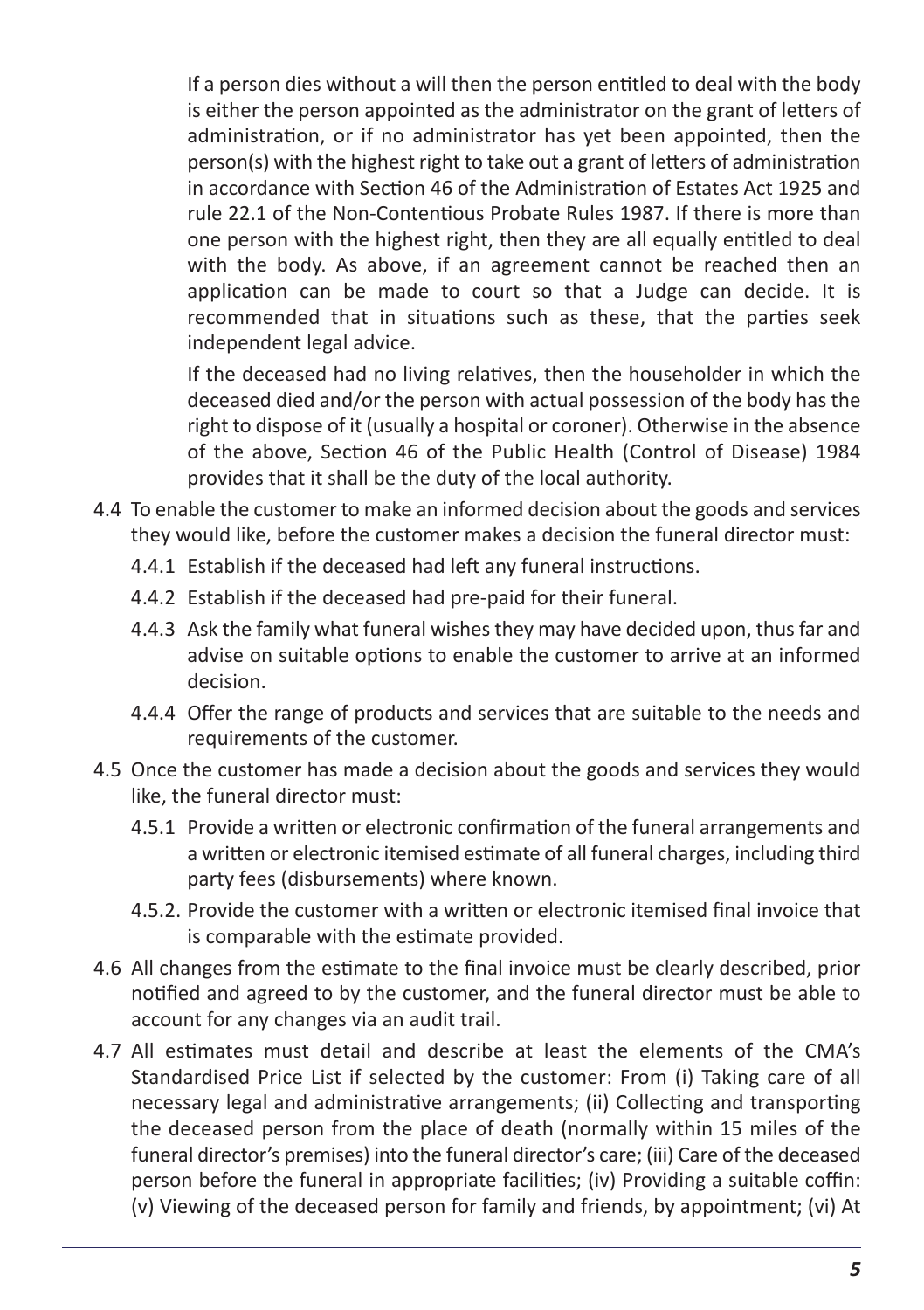a date and time the customer agrees with the funeral director, taking the deceased person direct to the agreed cemetery or crematorium.

- 4.8 Where only an approximate cost can be given, it must be made clear that this may vary. The 'confirmed' cost must be supplied to the customer as soon as possible.
- 4.9 A funeral director must make available their terms and conditions regarding payments of the account and any deposit required to be paid in advance.
- 4.10 All staff must conduct themselves in a courteous and professional manner in all dealings with customers, taking into account their religious and cultural needs and have due consideration for their possible vulnerability due to the bereavement.
- 4.11 Allow their customer time to consider all their options and costs before making any final decisions and entering into a formal contract for the funeral.

# **5.1 FUNERAL DIRECTOR'S PREMISES AND CARE OF THE DECEASED**

# **Outcome**

**The customer must know where the deceased is being cared for at all times and they also must know if the funeral director is engaging services outside of their own for this care. Premises must be fit for purpose and the condition of the deceased monitored frequently.**

*Strict rules*

- 5.1 The customer must be told the location(s) at which the deceased will be cared for/kept.
- 5.2 Where the funeral director is using the services of another business or organisation, or any third party, to provide refrigeration or offsite care of the deceased, there must be a written service level agreement (SLA), and thisshould be available to the customer if requested.
- 5. A funeral director using the services of another business or organisation must make the customer aware of this, the name and location of the other business or organisation and allow inspection of the service level agreement.
- 5.4 All care of the deceased must take place in a location(s) specifically chosen for that purpose and the funeral director must ensure that their care facility or mortuary is fit for purpose. This requires:
	- 5.4.1 That the premises are lockable and accessible by authorised persons only.
	- 5.4.2 That the premises are clean, well maintained and regularly inspected to ensure high standards of cleanliness.
	- 5.4.3 The location of, and access to and from, the building is suitable for the designated purpose.
	- 5.4.4 That the funeral director has access to equipment that can accommodate all body types and care services offered by the funeral director, and this equipment must be well maintained.
	- 5.4.5 Have on their premises or have access to (via a service level agreement with a third party), clean and appropriate refrigeration facilities to store the deceased in their care.

*(Refrigeration facilities controlled by and for the sole use of the funeral director is compulsory for members in SAIF Scotland).*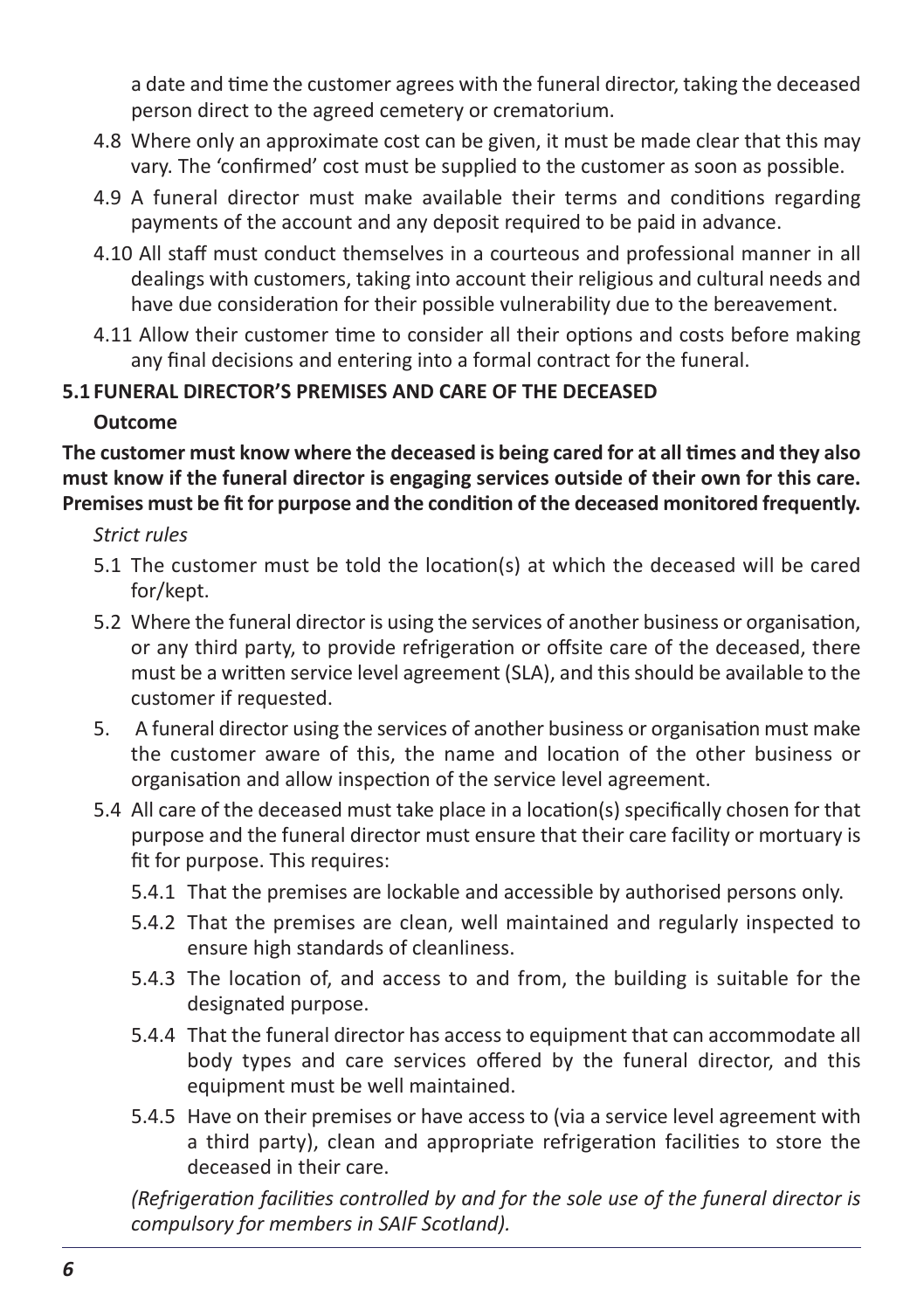#### **5.2 PREPARING THE DECEASED**

#### **Outcome**

**The deceased at all times is prepared according to the customer's instructions. In the absence of specific instruction all deceased are prepared to the minimum standards expected by SAIF, a copy of which can be obtained from SAIF Business Centre.**

*Strict rules*

- 5.2.1 When requested, the funeral director must describe their services and any customer's requests for preparing the deceased in a way that is sensitive to the customer, to ensure that the customer has an understanding of how the deceased will be cared for by the funeral director.
- 5.2.2 Where it is possible to do so, preparation of the deceased must take place in every case, unless the customer has specifically requested that such preparation does not take place. Where any preparation has not taken place, the funeral director must have a record of the reason/s for this.
- 5.2.3 Where a funeral director provides embalming services, they must provide clear information to the customer about embalming to allow the customer to make an informed decision about whether or not to instruct embalming. The funeral director must obtain the customer's informed and written permission before embalming can take place.
- 5.2.4 In some exceptional circumstances it may be necessary for the funeral director to perform an emergency invasive procedure with the intent of preserving the condition of the deceased. In the event the funeral director is unable to contact the customer, the funeral director must keep a log of telephone calls, emails, or other messages to contact the customer and explain the circumstances thereafter why such actions were deemed necessary.

# **5.3 VIEWING OF THE DECEASED**

# **Outcome**

#### **Customers are allowed the opportunity to pay their respects to the deceased in private and in keeping with their religious beliefs or customs.**

*Strict rules*

- 5.3.1 Check the deceased for identity and condition before allowing the customer or others to enter the viewing area.
- 5.3.2 Offer or be able to facilitate viewing of the deceased to the customer as a service.
- 5.3.3 Viewing areas must be fit for purpose, private, clean, regularly inspected and well maintained.
- 5.3.4 A funeral director must comply with any instructions regarding viewing such as if the coffin is to be open or closed and who can be allowed access to viewing.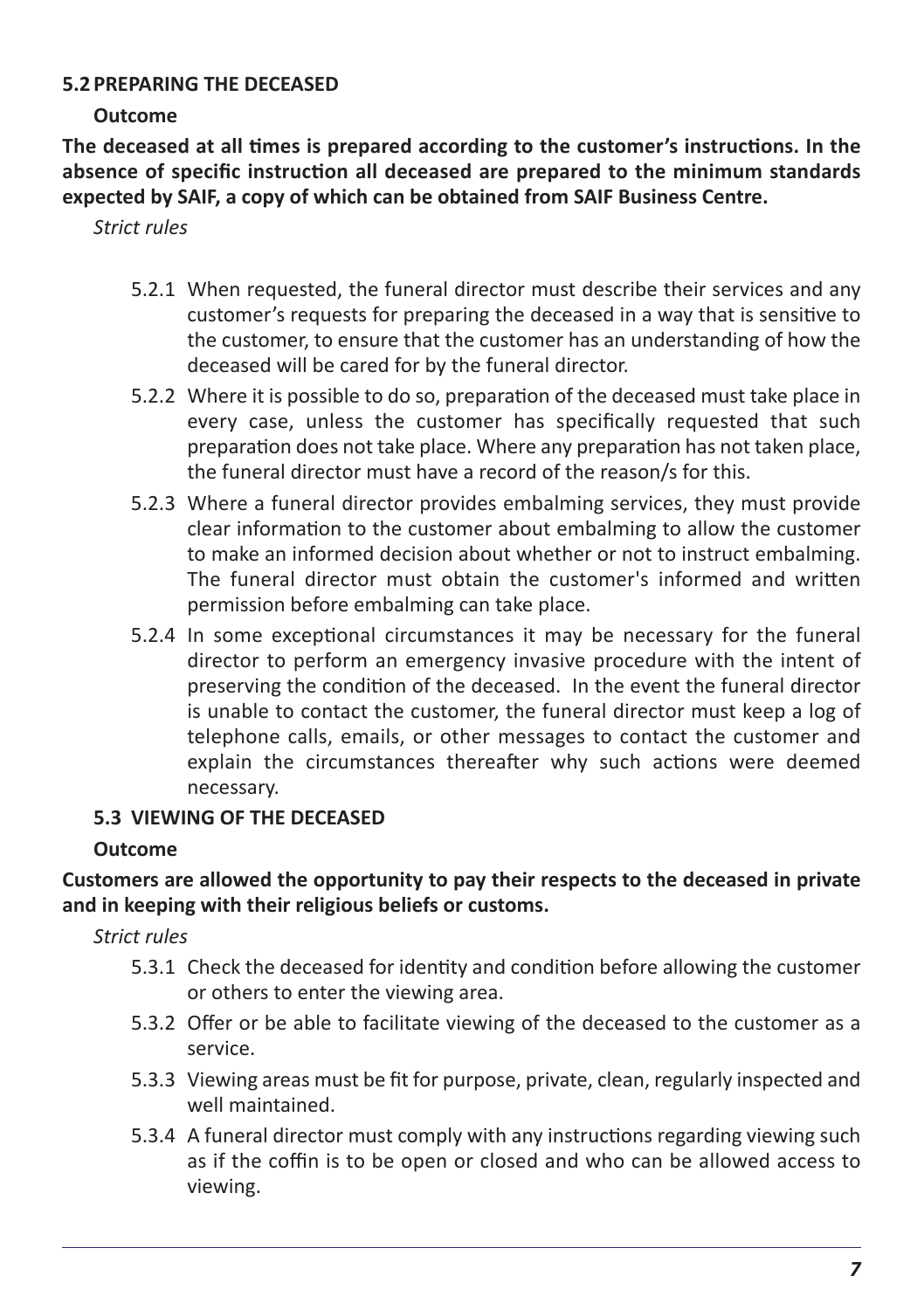#### **6.1 DELIVERY OF THE FUNERAL**

#### **Outcome**

**The funeral ceremony and cortege proceed according to all legal requirements and to any instruction of the customer. Following a cremation, the cremated remains (ashes) are treated according to the customer's instructions and afforded the same respect and care given to the deceased prior to the cremation.**

# *Strict rules*

6.1 A funeral director must ensure that the funeral proceeds in accordance with the legalities required for the burial or cremation of deceased persons and follow the explicit instructions of their customer including:

- 6.1.1 Making, when instructed to do so by the customer, bookings of the requested venues, church, celebrant, etc.
- 6.1.2 Ensuring that the customer has completed the required statutory forms and that these forms are sent to the appropriate statutory authorities in good time.
- 6.1.3 Keeping and updating records and documentation and ensuring that the customer's requests for goods and services are recorded accurately, including any changes made.
- 6.1.4 Ensuring that the deceased is presented in accordance with the wishes and instructions of the customer. Managing donations appropriately, transparently and as requested by the customer. All funeral directors must have a policy in place for managing donations which is understood/known by staff and is readily accessible to the customer.
- 6.2 The funeral director must have a written ashes management policy in place. This must set out the business practices and policy for the management of ashes. The funeral director must ensure the careful and appropriate storage, handling, recording and dignified management of ashes. All records relating to ashes must be kept by the funeral director.
- 6.3 A funeral director is legally required to deliver the ashes to the person who made the application for the cremation. They must only give them to another person if they have written permission from the applicant to do so and any changes are to be confirmed in writing by the client to the funeral director.
- 6.4 In the event of the closure of a funeral office, appropriate arrangements must be made for the transfer of any stored ashes and records to a safe location.
- 6.5 In the event of this occurring, the funeral director must attempt to contact and inform the person who made the application for cremation and who is legally entitled to take ownership of the ashes, of the details of the new location.

# **7.0 COMPLAINTS**

# **Outcome**

**Customers are informed of and are provided with a copy of a complaints procedure at the time of making funeral arrangements.**